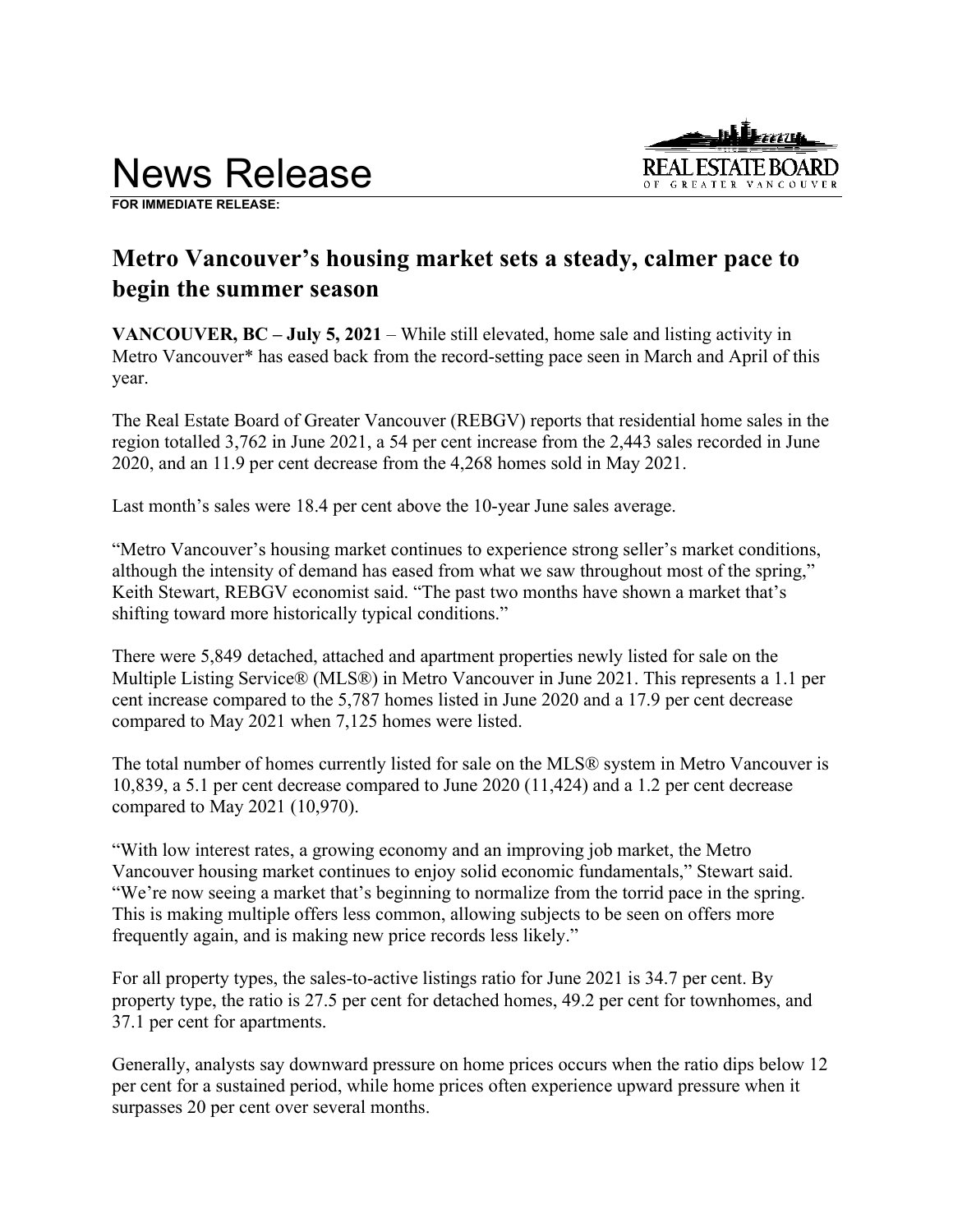The MLS® Home Price Index composite benchmark price for all residential properties in Metro Vancouver is currently \$1,175,100. This represents a 14.5 per cent increase over June 2020 and a 0.2 per cent increase compared to May 2021.

Sales of detached homes in June 2021 reached 1,262, a 45.7 per cent increase from the 866 detached sales recorded in June 2020. The benchmark price for detached properties is \$1,801,100. This represents a 22 per cent increase from June 2020 and is virtually unchanged from May 2021.

Sales of apartment homes reached 1,774 in June 2021, a 60.5 per cent increase compared to the 1,105 sales in June 2020. The benchmark price of an apartment is \$737,600. This represents a 8.9 per cent increase from June 2020 and a 0.1 per cent increase compared to May 2021.

Attached home sales in June 2021 totalled 726, a 53.8 per cent increase compared to the 472 sales in June 2020. The benchmark price of an attached home is \$946,900. This represents a 17.4 per cent increase from June 2020 and a 1.1 per cent increase compared to May 2021.

-30-

\*Editor's Note: Areas covered by the Real Estate Board of Greater Vancouver include: Burnaby, Coquitlam, Maple Ridge, New Westminster, North Vancouver, Pitt Meadows, Port Coquitlam, Port Moody, Richmond, South Delta, Squamish, Sunshine Coast, Vancouver, West Vancouver, and Whistler.

The real estate industry is a key economic driver in British Columbia. In 2020, 30,944 homes changed ownership in the Board's area, generating \$2.1 billion in economic spin-off activity and an estimated 14,728 jobs. The total dollar value of residential sales transacted through the MLS® system in Greater Vancouver totalled \$33.7 billion in 2020.

The Real Estate Board of Greater Vancouver is an association representing more than 14,000 REALTORS® and their companies. The Board provides a variety of member services, including the Multiple Listing Service®. For more information on real estate, statistics, and buying or selling a home, contact a local REALTOR® or visit **www.rebgv.org**.

For more information please contact:

**Craig Munn** Director, Communication Real Estate Board of Greater Vancouver 604.730.3146 [cmu](http://www.facebook.com/rebgv)[nn@r](http://www.twitter.com/rebgv)[ebgv.](http://www.rebgv.org/)[org](http://www.youtube.com/user/rebgv)

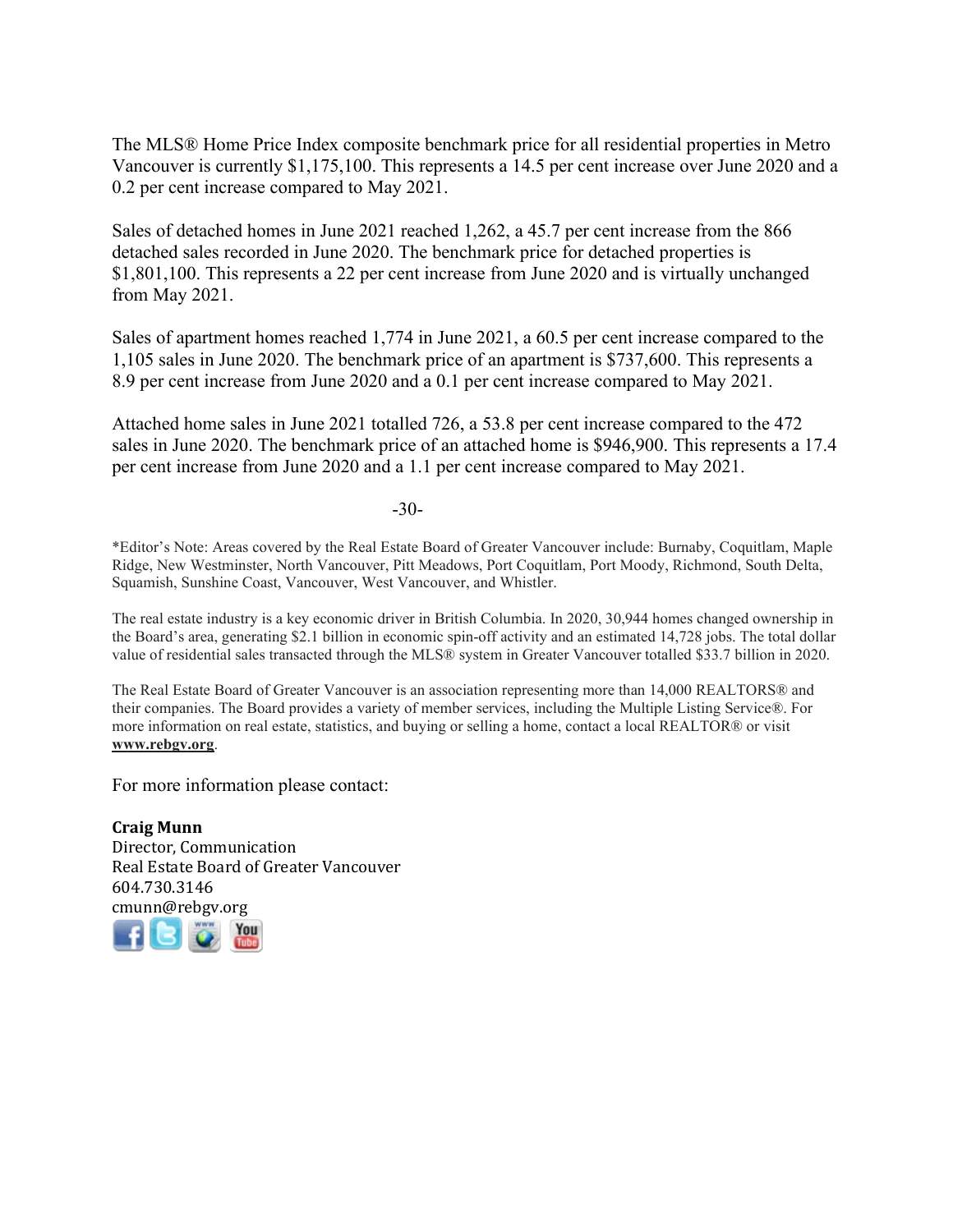

# MLS\*<br>Home Price Index \* June 2021



| Property Type           | Area                  | Benchmark   | Price | 1 Month  | 3 Month  | 6 Month  | 1 Year   | 3 Year   | 5 Year   | 10 Year  |
|-------------------------|-----------------------|-------------|-------|----------|----------|----------|----------|----------|----------|----------|
|                         |                       | Price       | Index | Change % | Change % | Change % | Change % | Change % | Change % | Change % |
| Residential / Composite | Lower Mainland        | \$1,145,600 | 319.1 | 0.4%     | 5.3%     | 14.4%    | 17.8%    | 11.5%    | 37.6%    | 104.4%   |
|                         | Greater Vancouver     | \$1,175,100 | 309.3 | 0.2%     | 4.2%     | 12.1%    | 14.5%    | 7.4%     | 27.1%    | 91.0%    |
|                         | Bowen Island          | \$1,381,900 | 299.6 | $-0.9%$  | 9.7%     | 14.9%    | 42.1%    | 33.8%    | 79.4%    | 129.8%   |
|                         | <b>Burnaby East</b>   | \$1,073,600 | 306.1 | 0.2%     | 4.5%     | 9.0%     | 11.5%    | 2.9%     | 22.1%    | 91.4%    |
|                         | <b>Burnaby North</b>  | \$1,106,200 | 298.0 | 0.9%     | 4.9%     | 8.6%     | 11.6%    | 3.8%     | 24.7%    | 89.4%    |
|                         | <b>Burnaby South</b>  | \$1,042,700 | 296.0 | $-0.2%$  | 3.3%     | 8.7%     | 7.2%     | $-2.1%$  | 22.6%    | 77.9%    |
|                         | Coquitlam             | \$1,092,100 | 324.6 | 0.4%     | 5.2%     | 13.7%    | 16.7%    | 10.6%    | 38.5%    | 117.4%   |
|                         | Ladner                | \$1,030,800 | 292.1 | 0.3%     | 5.1%     | 17.2%    | 20.1%    | 14.5%    | 20.2%    | 87.8%    |
|                         | Maple Ridge           | \$996,800   | 317.4 | 0.6%     | 7.3%     | 21.8%    | 27.5%    | 21.9%    | 66.8%    | 134.1%   |
|                         | New Westminster       | \$714,800   | 317.1 | $-0.2%$  | 3.9%     | 9.1%     | 9.0%     | 1.9%     | 41.8%    | 100.7%   |
|                         | North Vancouver       | \$1,230,800 | 282.8 | 0.6%     | 4.0%     | 10.9%    | 16.1%    | 9.1%     | 23.5%    | 93.2%    |
|                         | Pitt Meadows          | \$911,300   | 333.0 | 0.4%     | 5.6%     | 18.3%    | 20.9%    | 13.1%    | 65.5%    | 132.1%   |
|                         | Port Coquitlam        | \$923,100   | 316.0 | $-0.1%$  | 3.7%     | 15.9%    | 20.3%    | 13.5%    | 49.7%    | 117.2%   |
|                         | Port Moody            | \$1,051,900 | 295.8 | 0.5%     | 4.6%     | 12.0%    | 13.8%    | 6.7%     | 40.7%    | 113.7%   |
|                         | Richmond              | \$1,079,700 | 322.4 | 0.2%     | 3.8%     | 11.9%    | 14.5%    | 6.0%     | 23.8%    | 82.8%    |
|                         | Squamish              | \$1,006,100 | 311.9 | $-0.5%$  | 6.9%     | 18.6%    | 24.8%    | 21.4%    | 59.6%    | 127.2%   |
|                         | Sunshine Coast        | \$801,100   | 295.4 | $-0.4%$  | 8.8%     | 19.0%    | 35.8%    | 28.7%    | 74.1%    | 123.1%   |
|                         | Tsawwassen            | \$1,139,000 | 288.5 | 1.4%     | 3.3%     | 13.4%    | 17.2%    | 10.4%    | 11.7%    | 89.6%    |
|                         | Vancouver East        | \$1,207,500 | 358.8 | $-0.2%$  | 2.8%     | 8.5%     | 11.5%    | 6.0%     | 22.2%    | 99.7%    |
|                         | Vancouver West        | \$1,373,000 | 286.7 | 0.2%     | 3.1%     | 9.8%     | 7.9%     | $-0.4%$  | 8.9%     | 67.6%    |
|                         | West Vancouver        | \$2,551,200 | 280.9 | 0.5%     | 2.6%     | 11.0%    | 20.7%    | 3.2%     | $-2.1%$  | 69.9%    |
|                         | Whistler              | \$1,276,400 | 285.4 | $-0.2%$  | 7.3%     | 19.2%    | 26.6%    | 27.6%    | 75.5%    | 115.9%   |
| Single Family Detached  | Lower Mainland        | \$1,604,600 | 341.9 | 0.1%     | 5.9%     | 18.6%    | 27.1%    | 20.4%    | 29.7%    | 113.2%   |
|                         | Greater Vancouver     | \$1,801,100 | 331.9 | 0.0%     | 4.9%     | 15.0%    | 22.0%    | 13.3%    | 15.2%    | 91.8%    |
|                         | Bowen Island          | \$1,381,900 | 299.6 | $-0.9%$  | 9.7%     | 14.9%    | 42.0%    | 33.8%    | 79.4%    | 129.8%   |
|                         | <b>Burnaby East</b>   | \$1,440,000 | 322.0 | $-2.0%$  | 4.1%     | 9.7%     | 17.0%    | 7.4%     | 15.2%    | 100.5%   |
|                         | <b>Burnaby North</b>  | \$1,727,100 | 334.0 | 0.9%     | 5.8%     | 12.4%    | 16.1%    | 12.2%    | 5.9%     | 91.8%    |
|                         | <b>Burnaby South</b>  | \$1,755,200 | 336.0 | $-0.6%$  | 3.5%     | 11.1%    | 12.6%    | 2.5%     | 4.8%     | 82.8%    |
|                         | Coquitlam             | \$1,501,800 | 333.3 | 0.2%     | 4.7%     | 16.3%    | 24.0%    | 14.3%    | 23.2%    | 119.3%   |
|                         | Ladner                | \$1,285,200 | 307.6 | $-0.6%$  | 6.6%     | 20.1%    | 27.6%    | 24.0%    | 20.2%    | 101.4%   |
|                         | Maple Ridge           | \$1,131,000 | 322.2 | 0.8%     | 8.3%     | 24.9%    | 32.3%    | 28.4%    | 63.3%    | 141.0%   |
|                         | New Westminster       | \$1,290,000 | 321.8 | $-1.6%$  | 4.8%     | 12.4%    | 18.6%    | 8.5%     | 17.9%    | 92.7%    |
|                         | North Vancouver       | \$1,914,100 | 301.4 | 0.6%     | 3.3%     | 12.4%    | 22.4%    | 14.2%    | 13.9%    | 104.6%   |
|                         | <b>Pitt Meadows</b>   | \$1,203,000 | 339.0 | 1.1%     | 5.2%     | 23.6%    | 29.9%    | 25.7%    | 58.2%    | 139.9%   |
|                         | Port Coquitlam        | \$1,232,800 | 328.7 | $-1.6%$  | 0.5%     | 16.9%    | 27.0%    | 19.7%    | 33.8%    | 123.3%   |
|                         | Port Moody            | \$1,850,300 | 341.7 | 1.6%     | 6.4%     | 17.9%    | 26.5%    | 19.2%    | 34.1%    | 124.8%   |
|                         | Richmond              | \$1,910,500 | 366.3 | $-1.1%$  | 3.8%     | 14.9%    | 19.6%    | 7.8%     | 4.6%     | 72.9%    |
|                         | Squamish              | \$1,355,700 | 332.3 | $-2.8%$  | 6.3%     | 20.3%    | 28.1%    | 28.3%    | 59.9%    | 149.5%   |
|                         | <b>Sunshine Coast</b> | \$834,100   | 292.2 | $-0.5%$  | 9.0%     | 18.7%    | 39.1%    | 32.8%    | 80.4%    | 126.5%   |
|                         | Tsawwassen            | \$1,370,500 | 299.2 | 0.8%     | 4.1%     | 15.2%    | 21.5%    | 14.9%    | 9.8%     | 97.0%    |
|                         | Vancouver East        | \$1,696,500 | 373.7 | $-0.8%$  | 3.1%     | 9.8%     | 16.3%    | 11.2%    | 10.7%    | 107.6%   |
|                         | Vancouver West        | \$3,458,300 | 349.8 | 2.2%     | 5.2%     | 9.4%     | 12.4%    | 2.0%     | $-3.5%$  | 59.4%    |
|                         | <b>West Vancouver</b> | \$3,152,500 | 297.6 | 0.4%     | 3.6%     | 12.9%    | 21.5%    | 7.1%     | $-3.6%$  | 75.0%    |
|                         | Whistler              | \$2,467,800 | 311.5 | $-1.8%$  | 7.6%     | 24.6%    | 30.1%    | 38.4%    | 68.7%    | 141.5%   |

**HOW TO READ THE TABLE:**

• Benchmark Price: Estimated sale price of a benchmark property. Benchmarks represent a typical property within each market.

• Price Index: Index numbers estimate the percentage change in price on typical and constant quality properties over time. All figures are based on past sales.

• x Month/Year Change %: Percentage change of index over a period of x month(s)/year(s) \*

In January 2005, the indexes are set to 100.

Townhome properties are similar to Attached properties, a category that was used in the previous MLSLink HPI, but do not included duplexes.

The above info is deemed reliable, but is not guaranteed. All dollar amounts in CDN.

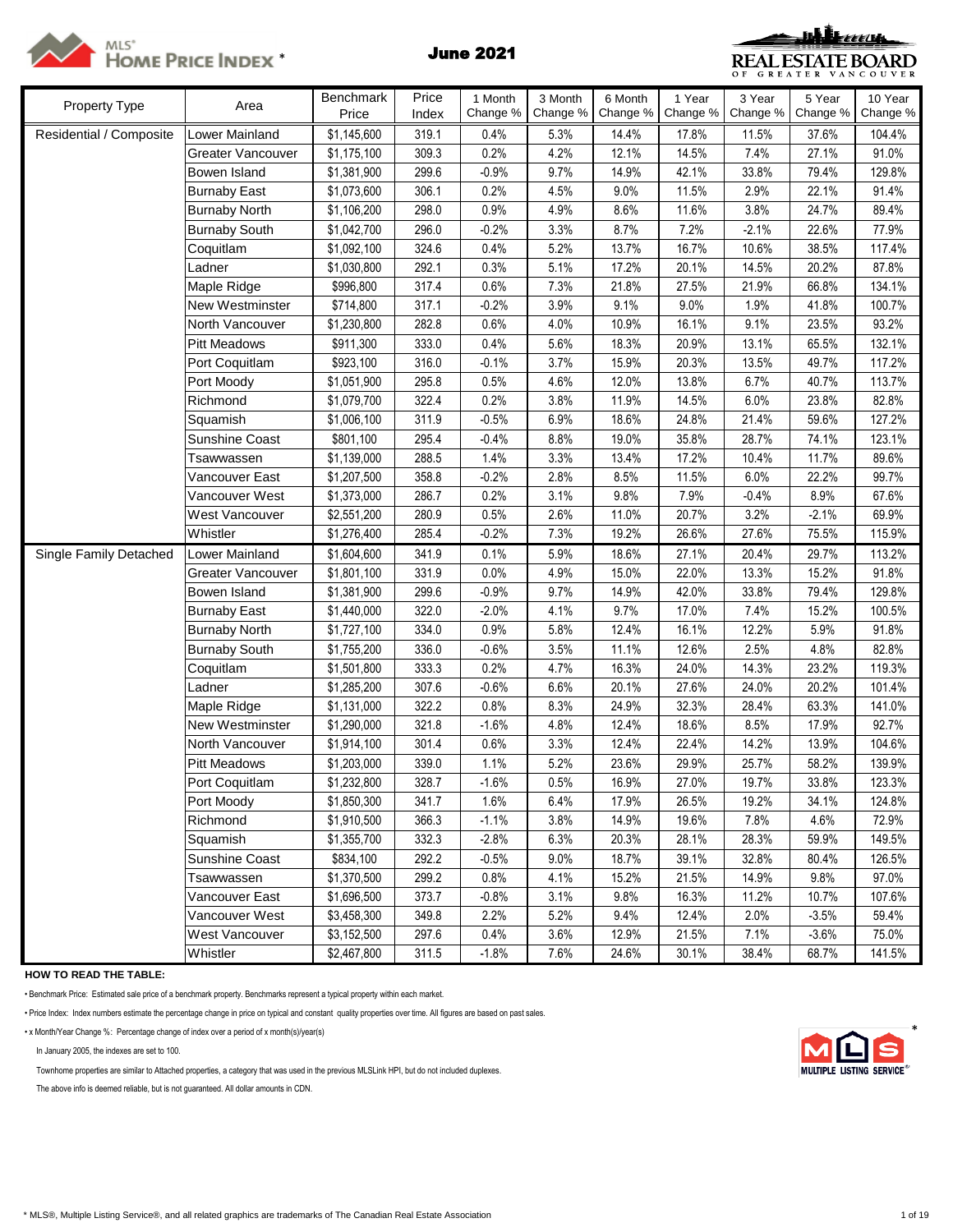



| Property Type | Area                 | <b>Benchmark</b><br>Price | Price<br>Index | 1 Month<br>Change % | 3 Month<br>Change % | 6 Month<br>Change % | 1 Year<br>Change % | 3 Year<br>Change % | 5 Year<br>Change % | 10 Year<br>Change % |
|---------------|----------------------|---------------------------|----------------|---------------------|---------------------|---------------------|--------------------|--------------------|--------------------|---------------------|
| Townhouse     | _ower Mainland       | \$835,200                 | 301.0          | 1.2%                | 7.2%                | 15.9%               | 18.8%              | 13.0%              | 50.8%              | 103.9%              |
|               | Greater Vancouver    | \$946,900                 | 303.8          | 1.1%                | 6.6%                | 15.0%               | 17.4%              | 10.8%              | 40.3%              | 97.1%               |
|               | <b>Burnaby East</b>  | \$702,200                 | 315.0          | 1.3%                | 4.5%                | 8.7%                | 8.0%               | 3.2%               | 38.3%              | 97.1%               |
|               | <b>Burnaby North</b> | \$832,900                 | 310.9          | 2.0%                | 7.1%                | 10.9%               | 13.4%              | 7.2%               | 41.6%              | 96.6%               |
|               | <b>Burnaby South</b> | \$754,900                 | 315.7          | 1.1%                | 5.5%                | 9.7%                | 10.0%              | 1.3%               | 35.4%              | 94.3%               |
|               | Coquitlam            | \$843,200                 | 309.3          | 1.1%                | 6.3%                | 14.9%               | 15.9%              | 14.3%              | 47.0%              | 110.7%              |
|               | Ladner               | \$765,500                 | 283.3          | 1.2%                | 3.2%                | 16.7%               | 13.1%              | 3.2%               | 24.4%              | 71.4%               |
|               | Maple Ridge          | \$682,800                 | 317.0          | 0.7%                | 7.6%                | 22.4%               | 26.8%              | 18.9%              | 72.0%              | 131.4%              |
|               | New Westminster      | \$843,600                 | 322.2          | 1.0%                | 5.5%                | 15.4%               | 13.4%              | 11.2%              | 39.7%              | 99.1%               |
|               | North Vancouver      | \$1,116,200               | 276.0          | 1.0%                | 6.0%                | 10.8%               | 13.6%              | 11.2%              | 28.7%              | 86.9%               |
|               | <b>Pitt Meadows</b>  | \$747,900                 | 323.6          | 0.8%                | 10.5%               | 20.6%               | 19.3%              | 12.6%              | 67.1%              | 122.1%              |
|               | Port Coquitlam       | \$790,900                 | 299.4          | 1.3%                | 4.9%                | 19.7%               | 22.2%              | 15.0%              | 52.8%              | 108.4%              |
|               | Port Moody           | \$751,900                 | 255.7          | $-0.1%$             | 7.4%                | 12.1%               | 12.3%              | 7.4%               | 34.2%              | 77.6%               |
|               | Richmond             | \$923,500                 | 303.5          | 1.3%                | 5.6%                | 12.3%               | 15.3%              | 7.6%               | 31.0%              | 82.8%               |
|               | Squamish             | \$887,200                 | 299.5          | 1.0%                | 10.5%               | 20.9%               | 29.1%              | 21.9%              | 63.8%              | 132.5%              |
|               | Tsawwassen           | \$855,500                 | 281.6          | 1.4%                | 2.1%                | 14.5%               | 6.7%               | $-5.6%$            | 17.8%              | 68.1%               |
|               | Vancouver East       | \$1,013,100               | 322.2          | 2.1%                | 3.4%                | 12.9%               | 14.0%              | 5.3%               | 33.0%              | 95.5%               |
|               | Vancouver West       | \$1,288,800               | 301.3          | 1.1%                | 8.5%                | 12.9%               | 15.1%              | 4.9%               | 19.6%              | 93.1%               |
|               | Whistler             | \$1,291,400               | 316.2          | 1.7%                | 10.8%               | 20.4%               | 33.1%              | 30.2%              | 85.8%              | 153.8%              |
| Apartment     | Lower Mainland       | \$729,300                 | 308.0          | 0.4%                | 3.9%                | 10.1%               | 10.0%              | 3.6%               | 50.5%              | 99.1%               |
|               | Greater Vancouver    | \$737,600                 | 296.2          | 0.1%                | 3.1%                | 9.2%                | 8.9%               | 2.5%               | 41.0%              | 91.0%               |
|               | <b>Burnaby East</b>  | \$724,800                 | 288.5          | 1.8%                | 5.0%                | 7.2%                | 8.2%               | $-0.2%$            | 31.6%              | 76.9%               |
|               | <b>Burnaby North</b> | \$719,100                 | 281.7          | 0.6%                | 4.0%                | 6.9%                | 9.1%               | $-0.3%$            | 43.7%              | 92.2%               |
|               | <b>Burnaby South</b> | \$680,400                 | 278.8          | $-0.3%$             | 2.6%                | 7.4%                | 4.2%               | $-4.7%$            | 35.1%              | 73.7%               |
|               | Coquitlam            | \$588,800                 | 323.1          | 0.1%                | 5.0%                | 11.1%               | 11.9%              | 6.6%               | 64.1%              | 120.8%              |
|               | Ladner               | \$569,200                 | 266.6          | 1.6%                | 4.1%                | 10.4%               | 11.8%              | 5.8%               | 24.6%              | 71.9%               |
|               | Maple Ridge          | \$428,200                 | 306.2          | $-0.4%$             | 4.0%                | 13.2%               | 16.6%              | 8.6%               | 82.3%              | 115.3%              |
|               | New Westminster      | \$556,700                 | 315.4          | 0.0%                | 3.4%                | 7.5%                | 6.6%               | $-0.6%$            | 53.6%              | 104.1%              |
|               | North Vancouver      | \$657,500                 | 267.5          | 0.5%                | 3.9%                | 9.3%                | 12.0%              | 4.4%               | 40.0%              | 84.0%               |
|               | <b>Pitt Meadows</b>  | \$545,900                 | 335.2          | $-0.4%$             | 3.2%                | 12.6%               | 15.0%              | 4.1%               | 76.3%              | 131.2%              |
|               | Port Coquitlam       | \$529,900                 | 316.9          | 0.5%                | 5.7%                | 12.9%               | 14.9%              | 8.3%               | 74.8%              | 118.6%              |
|               | Port Moody           | \$716,000                 | 298.4          | 0.2%                | 2.7%                | 9.1%                | 8.9%               | 2.0%               | 60.0%              | 137.4%              |
|               | Richmond             | \$718,300                 | 307.5          | 0.5%                | 2.8%                | 9.5%                | 10.7%              | 4.9%               | 59.1%              | 101.1%              |
|               | Squamish             | \$552,800                 | 299.8          | 1.1%                | 4.8%                | 14.1%               | 17.4%              | 12.0%              | 60.5%              | 89.7%               |
|               | Tsawwassen           | \$630,500                 | 271.9          | 2.6%                | 2.2%                | 9.7%                | 11.3%              | 3.8%               | 23.8%              | 78.3%               |
|               | Vancouver East       | \$636,900                 | 358.0          | 0.1%                | 2.8%                | 7.0%                | 8.3%               | 2.6%               | 40.8%              | 94.5%               |
|               | Vancouver West       | \$831,200                 | 269.7          | $-0.6%$             | 1.8%                | 9.4%                | 5.3%               | $-1.4%$            | 18.9%              | 73.6%               |
|               | West Vancouver       | \$1,135,400               | 230.7          | 0.4%                | $-0.7%$             | 3.6%                | 15.6%              | $-10.3%$           | 23.0%              | 59.1%               |
|               | Whistler             | \$573,100                 | 246.3          | $-0.5%$             | 3.9%                | 16.0%               | 19.6%              | 18.0%              | 71.6%              | 68.9%               |

## **HOW TO READ THE TABLE:**

• Benchmark Price: Estimated sale price of a benchmark property. Benchmarks represent a typical property within each market.

• Price Index: Index numbers estimate the percentage change in price on typical and constant quality properties over time. All figures are based on past sales.

• x Month/Year Change %: Percentage change of index over a period of x month(s)/year(s)

In January 2005, the indexes are set to 100. \*

Townhome properties are similar to attached properties, a category that was used in the previous MLSLink HPI, but do not included duplexes.

Lower Mainland includes areas serviced by both Real Estate Board of Greater Vancouver & Fraser Valley Real Estate Board.

The above info is deemed reliable, but is not guaranteed. All dollar amounts in CDN.

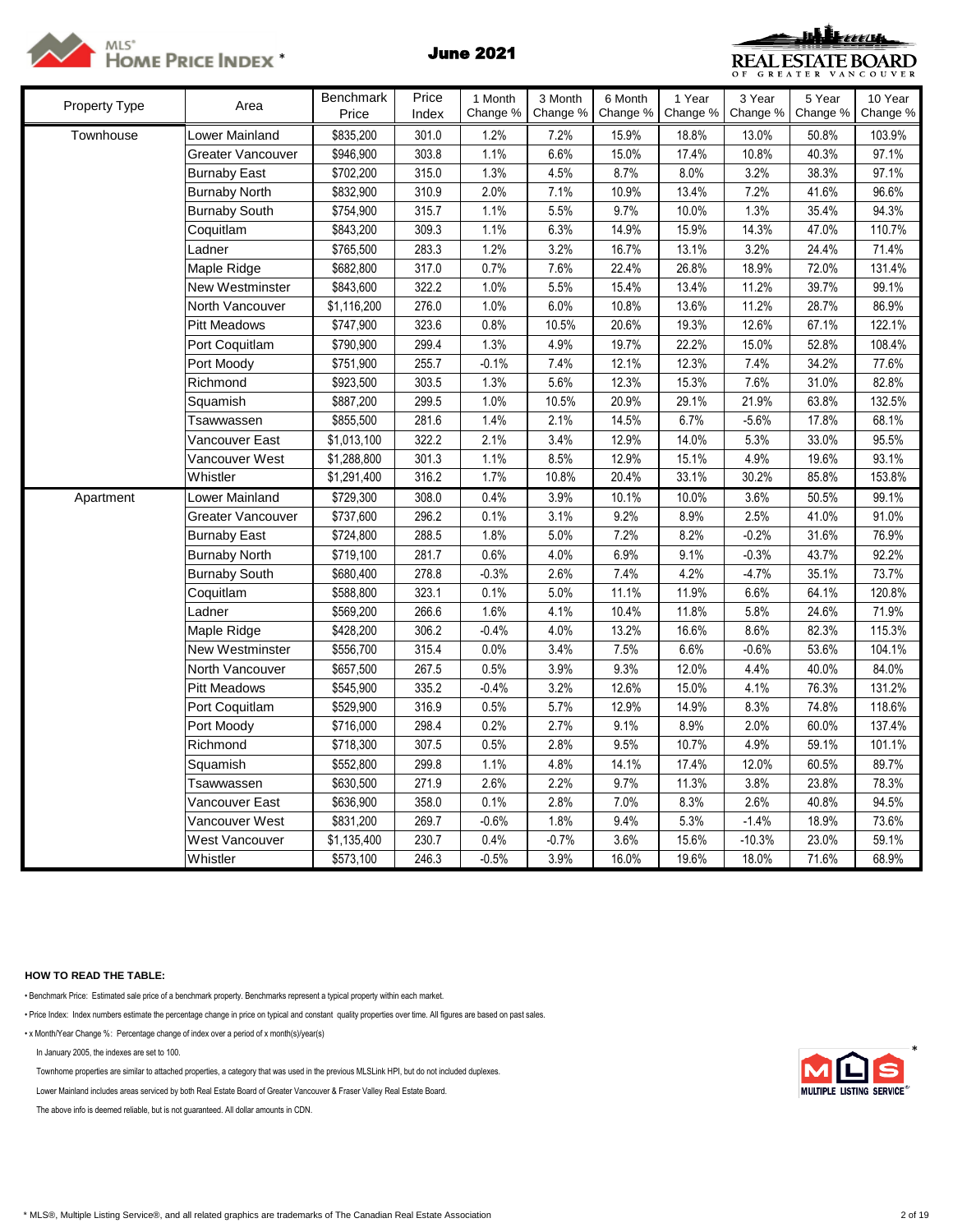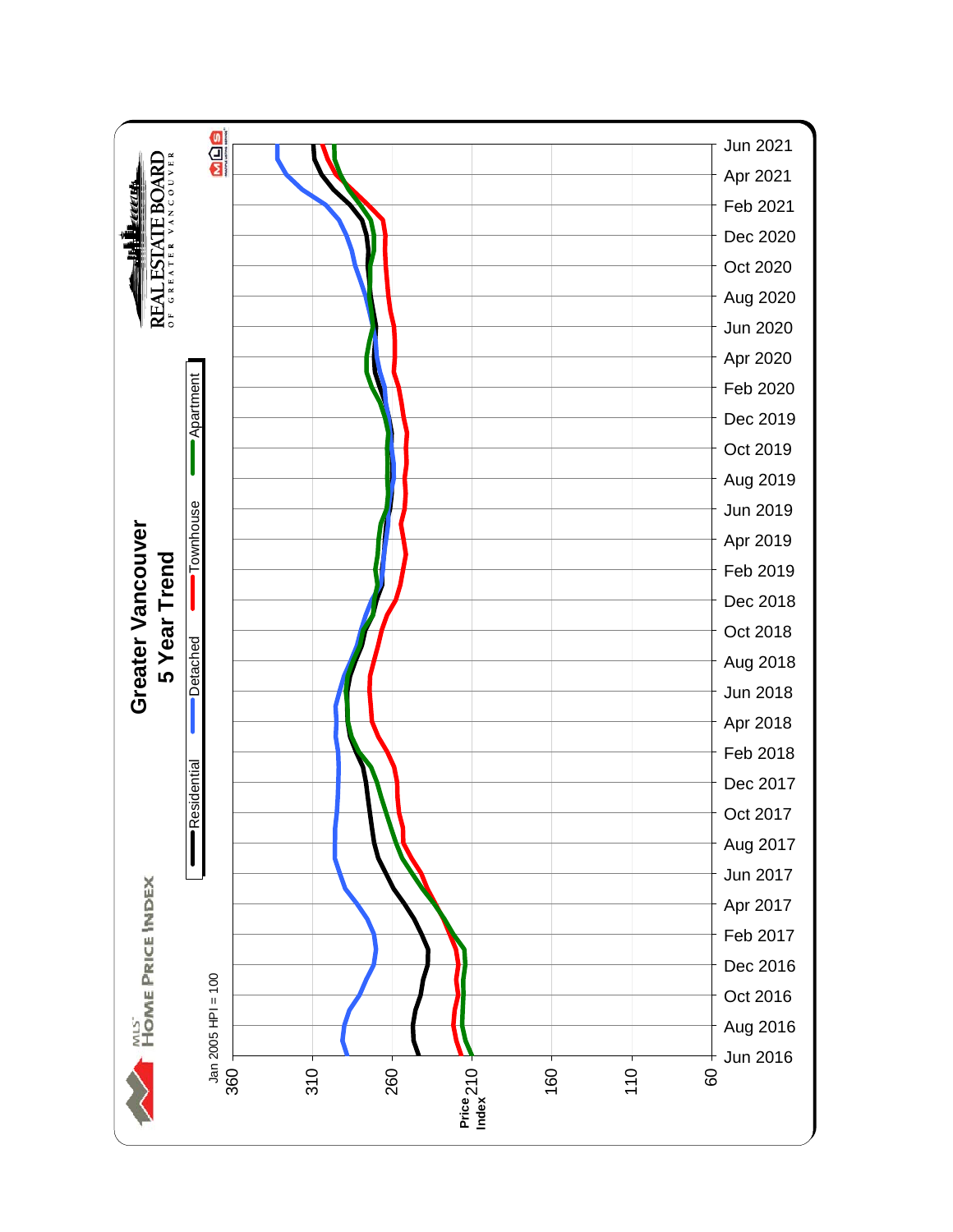|                       | STV101                                   | 1,262    | 726                       | 1,774          |             | n/a         |           | 1,419          | 800            | 2,049             |             | n/a         |           | 866                 | 472               | 1,105          |             | n/a         |           | 8,272    | 4,727                            | 11,763                   |             | n/a                      | 3,764           | 2,203               | 5,315          |             | n/a                            | <b>MOS</b>                                                                        |
|-----------------------|------------------------------------------|----------|---------------------------|----------------|-------------|-------------|-----------|----------------|----------------|-------------------|-------------|-------------|-----------|---------------------|-------------------|----------------|-------------|-------------|-----------|----------|----------------------------------|--------------------------|-------------|--------------------------|-----------------|---------------------|----------------|-------------|--------------------------------|-----------------------------------------------------------------------------------|
|                       | i <sup>Whistler/Pemberton</sup>          | 22       | $\overline{27}$           | 28             | \$2,237,500 | \$1,300,000 | \$554,500 | $_{22}$        | 32             | $38$              | \$2,272,500 | \$1,167,750 | \$584,500 | $\ddot{ }$          | 28                | $\frac{4}{4}$  | n/a         | \$942,500   | n/a       | 134      | 167                              | 244                      | \$2,167,500 | \$1,130,000<br>\$582,750 | 52              | $82$                | 75             | \$2,048,000 | \$1,095,000<br>\$495,000       |                                                                                   |
|                       | Mest Vancouver/Howe Sound                | 8        | $\overline{ }$            | é,             | \$3,162,500 | n/a         | n/a       | 60             | $\infty$       | $\overline{2}$    | \$3,125,000 | n/a         | \$900,000 | 43                  | $\mathbf{\alpha}$ | 17             | \$2,430,158 | n/a         | n/a       | 405      | 51                               | 124                      | \$3,118,000 | \$1,880,000<br>\$910,000 | 199             | $\overline{1}$      | 56             | \$2,450,000 | \$956,000<br>n/a               |                                                                                   |
|                       | <b>Vancouver West</b>                    | 115      | $\overline{7}$            | 426            | \$3,360,000 | \$1,315,500 | \$779,500 | 117            | 106            | 513               | \$3,580,000 | \$1,479,450 | \$775,000 | 78                  | 48                | 281            | \$3,113,000 | \$1,340,000 | \$750,000 | 673      | 498                              | 2,804                    | \$3,400,000 | \$1,448,000<br>\$771,000 | 369             | 238                 | 1,366          | \$3,040,000 | \$1,275,000<br>\$755,000       |                                                                                   |
|                       | Vancouver East                           | 155      | $\mathbf{z}$              | 221            | \$1,711,000 | \$1,102,500 | \$622,000 | 190            | 59             | 222               | \$1,770,000 | \$1,100,000 | \$631,750 | 105                 | 43                | 130            | \$1,525,000 | \$1,150,000 | \$620,000 | 1,056    | 458                              | 1,282                    | \$1,751,300 | \$1,195,000<br>\$625,000 | 466             | 200                 | 592            | \$1,483,500 | \$1,107,500<br>\$597,000       |                                                                                   |
| $\boldsymbol{\omega}$ | Sunshine Coast                           | 61       | $\tilde{c}$               | $\infty$       | \$880,000   | n/a         | n/a       | 85             | 57             | $\frac{8}{2}$     | \$900,000   | n/a         | n/a       | 75                  | $\infty$          | Ю              | \$685,000   | n/a         | ηá        | 445      | $\mathfrak{c}$                   | 80                       | \$860,000   | \$512,500<br>\$497,000   | 225             | 27                  | 23             | \$635,000   | \$413,500<br>\$395,500         |                                                                                   |
| Fact                  | <b>Usimenp<sup>2</sup></b>               | Ő,       | 29                        | Ő,             | n/a         | \$872,500   | n/a       | $\overline{5}$ | 29             | $\boldsymbol{30}$ | \$1,384,000 | \$914,950   | \$572,450 | 17                  | $\frac{8}{5}$     | 17             | n/a         | ്ദ          | n/a       | 179      | 148                              | 152                      | \$1,431,500 | \$875,500<br>\$575,000   | $\frac{4}{3}$   | 63                  | 38             | \$1,100,000 | \$695,000<br>\$475,000         |                                                                                   |
| <b>SV</b><br>Ш        | Richmond                                 | 154      | 117                       | 201            | \$1,678,500 | \$943,800   | \$620,000 | 134            | 120            | 248               | \$1,734,000 | \$930,444   | \$605,500 | 75                  | 62                | 134            | \$1,351,000 | \$849,400   | \$529,000 | 910      | 778                              | 1,436                    | \$1,738,048 | \$931,500<br>\$593,500   | 353             | 342                 | 663            | \$1,529,444 | \$830,000<br>\$548,900         |                                                                                   |
| $\overline{A}$        | Port Moody/Belcarra                      | 28       | $\overline{\mathfrak{S}}$ | 35             | \$1,674,000 | \$999,900   | \$680,000 | 27             | 27             | 46                | \$1,700,000 | \$950,000   | \$628,000 | é,                  | $\overline{4}$    | 25             | n/a         | n/a         | \$675,000 | 162      | 162                              | 263                      | \$1,699,000 | \$918,950<br>\$645,000   | $\overline{74}$ | $\overline{z}$      | 112            | \$1,347,050 | \$734,950<br>\$618,250         |                                                                                   |
| ၯ                     | Port Coquitlam                           | 53       | $\overline{\mathfrak{S}}$ | 55             | \$1,200,000 | \$885,000   | \$499,400 | 51             | 39             | 72                | \$1,295,500 | \$790,000   | \$495,000 | $28$                | 27                | 36             | \$956,000   | \$699,000   | \$440,750 | 343      | 180                              | 354                      | \$1,243,194 | \$790,500<br>\$495,000   | 149             | 112                 | 171            | \$956,000   | \$690,000<br>\$444,000         |                                                                                   |
| ို့<br>ဟ              | North Vancouver                          | 120      | 65                        | 135            | \$1,925,000 | \$1,200,000 | \$681,500 | 128            | $58\,$         | 171               | \$1,877,000 | \$1,195,000 | \$670,000 | $\overline{a}$      | $\frac{4}{3}$     | 110            | \$1,710,000 | \$1,040,000 | \$625,000 | 739      | 423                              | 949                      | \$1,917,900 | \$1,200,000<br>\$695,000 | 337             | 169                 | 470            | \$1,630,000 | \$1,039,500<br>\$642,000       | for the Gulf Islands                                                              |
| Σ                     | New Westminster                          | 29       | $\overline{9}$            | 106            | \$1,330,000 | n/a         | \$549,950 | 45             | $\frac{8}{2}$  | 129               | \$1,308,000 | n/a         | \$519,000 | 15                  | $\overline{r}$    | Σ              | n/a         | n/a         | \$492,000 | 209      | 121                              | 720                      | \$1,325,000 | \$805,000<br>\$543,500   | 93              | 53                  | 340            | \$1,200,000 | \$700,000<br>\$507,500         |                                                                                   |
|                       | <sup>Maple Ridge/Pitt Meadows</sup>      | 148      | 88                        | 68             | \$1,110,000 | \$675,250   | \$472,500 | 178            | 86             | $\overline{73}$   | \$1,200,000 | \$699,000   | \$457,000 | $\uparrow$          | 66                | 35             | \$925,000   | \$544,500   | \$396,000 | 1,065    | 510                              | 434                      | \$1,150,000 | \$669,950<br>\$445,000   | 498             | 292                 | 185            | \$890,000   | \$545,450<br>\$389,000         |                                                                                   |
|                       | $\mu$ ng - spuelsl                       | 4        | $\circ$                   |                | ρŞ          | n/a         | n/a       | °,             | $\circ$        | $\circ$           | ρý          | n/a         | n/a       | $\infty$            | $\circ$           | $\circ$        | n/a         | n/a         | n/a       | 51       | $\boldsymbol{\mathsf{\small o}}$ | $\overline{\phantom{a}}$ | \$807,500   | n/a<br>ηã                | 24              | $\boldsymbol{\sim}$ | $\circ$        | \$403,000   | n/a<br>$\mathsf{r}^\mathsf{a}$ |                                                                                   |
|                       | $q_{10}$ elta - South                    | 66       | 23                        | $\overline{3}$ | \$1,409,500 | \$780,000   | \$519,000 | 71             | $\overline{5}$ | 42                | \$1,380,000 | \$780,000   | \$552,500 | 49                  | $20$              | $\overline{1}$ | \$1,124,950 | \$687,500   | n/a       | 448      | 153                              | 233                      | \$1,330,000 | \$831,000<br>\$570,000   | 209             | $78$                | $\overline{6}$ | \$1,066,500 | \$708,400<br>\$519,250         |                                                                                   |
|                       | Coquitlam                                | 126      | 54                        | 148            | \$1,440,000 | \$925,000   | \$569,500 | 155            | 65             | 130               | \$1,499,500 | \$958,000   | \$606,500 | $\overline{\infty}$ | 50                | $85$           | \$1,244,500 | \$828,900   | \$509,000 | 768      | 391                              | 864                      | \$1,530,000 | \$959,388<br>\$575,000   | 344             | 224                 | 413            | \$1,240,000 | \$815,000<br>\$510,000         |                                                                                   |
|                       | Burnaby                                  | 102      | 8                         | 273            | \$1,874,000 | \$885,000   | \$633,000 | 115            | 110            | 296               | \$1,784,000 | \$905,750   | \$635,000 | $\overleftarrow{6}$ | $\frac{1}{2}$     | 128            | \$1,509,110 | \$790,000   | \$565,000 | 685      | 611                              | 1,823                    | \$1,765,000 | \$899,800<br>\$627,000   | 288             | 232                 | 701            | \$1,475,000 | \$800,000<br>\$585,000         |                                                                                   |
|                       | VANCOUVER<br><b>ELEKLE</b>               | Detached | Attached                  | Apartment      | Detached    | Attached    | Apartment | Detached       | Attached       | Apartment         | Detached    | Attached    | Apartment | Detached            | Attached          | Apartmen       | Detached    | Attached    | Apartment | Detached | Attached                         | Apartment                | Detached    | Apartment<br>Attached    | Detached        | Attached            | Apartment      | Detached    | Apartment<br>Attached          |                                                                                   |
|                       | <b>ESTATE BOARL</b><br>June<br>Ē<br>2021 | Number   | đ                         | <b>Sales</b>   | Median      | Selling     | Price     | Number         | ō              | Sales             | Median      | Selling     | Price     | Number              | ٥                 | <b>Sales</b>   | Median      | Selling     | Price     | Number   | <b>Sales</b><br>ō                |                          | Median      | Selling<br>Price         | Number          | ō                   | <b>Sales</b>   | Median      | Selling<br>Price               |                                                                                   |
|                       | GREATER<br>REAL<br>$\overline{0}$        |          |                           | June           | 2021        |             |           |                |                | Vay               | 2021        |             |           |                     |                   | June           | 2020        |             |           |          |                                  | Jan. -                   | Jun. 2021   | Year-to-date             |                 |                     | ່.<br>ສຸ       | Jun. 2020   | Year-to-date                   | Note: Median Selling Prices are not reported for areas with less than 20 sales or |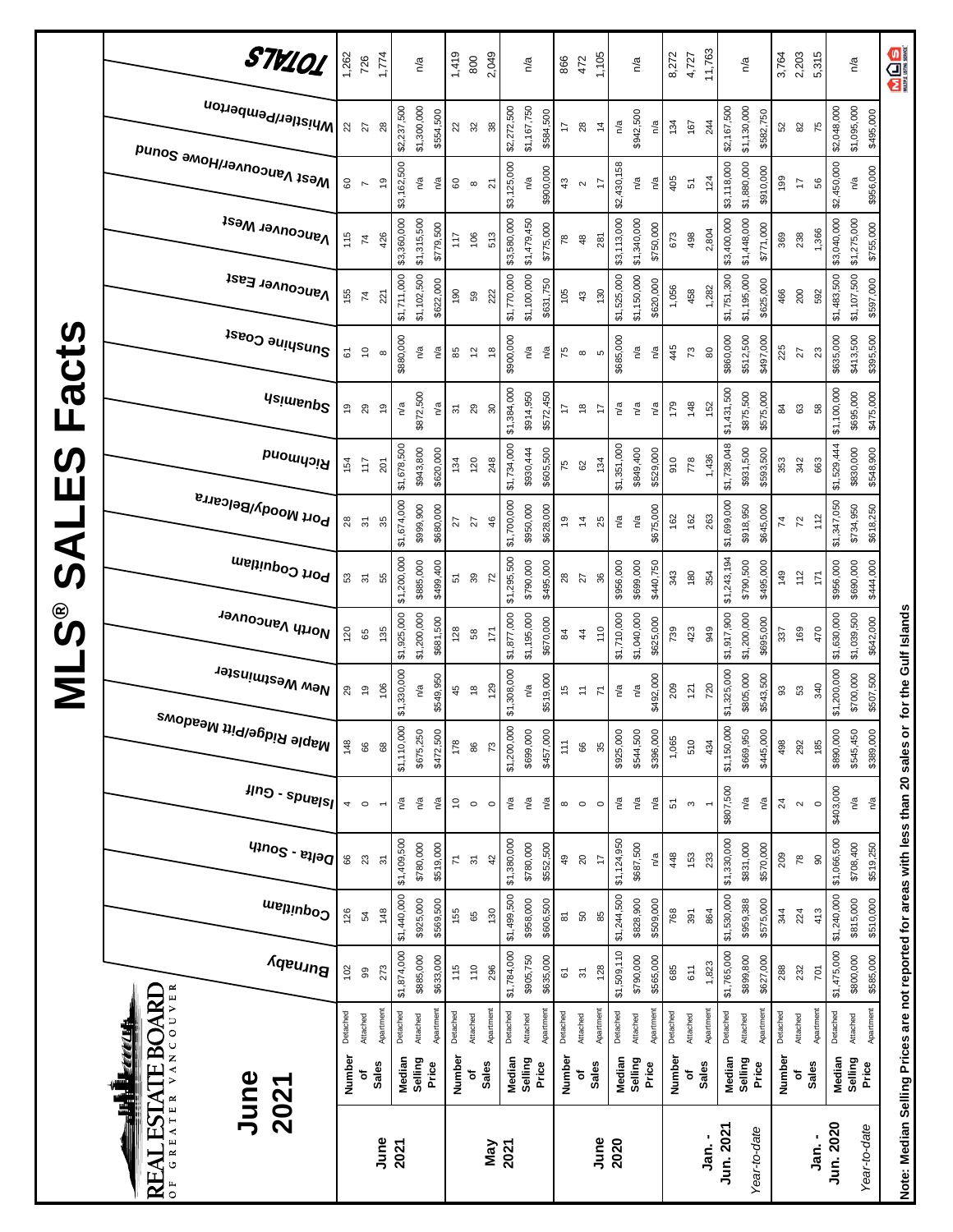|                           | STV101                                           |                     | 1,050                          | 2,819                    |            | n/a      |          | 2,622<br>1,221 |                          | 3,282                    |            | n/a      |           | 1,928    | 1,041                    | 2,818           |            | n/a      |           | 14,232   | 6,688                                                         | 17,807    |            | $n^{\prime}a$        | 8,034         | 4,326                    | 11,734              |           | $n^{d}$                                | <b>MAGS</b>                                                                                        |
|---------------------------|--------------------------------------------------|---------------------|--------------------------------|--------------------------|------------|----------|----------|----------------|--------------------------|--------------------------|------------|----------|-----------|----------|--------------------------|-----------------|------------|----------|-----------|----------|---------------------------------------------------------------|-----------|------------|----------------------|---------------|--------------------------|---------------------|-----------|----------------------------------------|----------------------------------------------------------------------------------------------------|
|                           | Whistler/Pemberton                               |                     | ន<br>ន                         | 57                       | 73%        | 75%      | 76%      | 35             | 54                       | 38                       | 63%        | 59%      | 100%      | 56       | 51                       | $\ddot{4}$      | 30%        | 55%      | 32%       | 164      | 217                                                           | 272       | 82%        | 77%<br>90%           | 158           | 184                      | 222                 | 33%       | 45%                                    | 34%                                                                                                |
|                           | Mest Vancouver/Howe Sound                        | 156                 | $\overset{\circ}{\phantom{a}}$ | $\rm ^{30}$              | 38%        | 39%      | 63%      | 192            | $^{24}$                  | $43\,$                   | 31%        | 33%      | 49%       | 148      | 17                       | 54              | 29%        | 12%      | 31%       | 1,045    | 112                                                           | 227       | 39%        | 46%<br>55%           | 647           | 65                       | 213                 | 31%       | 26%                                    | 26%                                                                                                |
|                           | <b>Vancouver West</b>                            | 281                 | 149                            | 854                      | 41%        | 50%      | 50%      | 340            | Łί                       | 960                      | 34%        | 60%      | 53%       | 206      | 132                      | 826             | 38%        | 36%      | 34%       | 1,628    | 920                                                           | 5,070     | 41%        | 54%<br>55%           | 812           | 540                      | 3,282               | 45%       | 44%                                    | 42%                                                                                                |
|                           | Vancouver East                                   | 259                 | 130                            | 296                      | 60%        | 57%      | 75%      | 349            | 127                      | 370                      | 54%        | 46%      | 60%       | 222      | 116                      | 313             | 47%        | 37%      | 42%       | 1,941    | 737                                                           | 1,927     | 54%        | 62%<br>67%           | 876           | 429                      | 1,230               | 53%       | 47%                                    | 48%                                                                                                |
| <b>acts</b>               | Sunshine Coast                                   | 102                 | م.<br>ب                        | $\tilde{c}$              | 60%        | 77%      | 67%      | 116            | $\frac{8}{2}$            | $\frac{6}{5}$            | 73%        | 67%      | 113%      | 116      | $\overline{20}$          | $\infty$        | 65%        | 40%      | 63%       | 637      | 75                                                            | 56        | 70%        | 97%<br>82%           | 456           | 75                       | 46                  | 49%       | 36%                                    | 50%                                                                                                |
| щ                         | <b>Asimeup<sup>2</sup></b>                       |                     | 35<br>29                       | $\frac{3}{2}$            | 54%        | 100%     | 146%     | $43\,$         | 43                       | 27                       | 72%        | 67%      | 111%      | 52       | 30                       | $\overline{24}$ | 33%        | 60%      | 71%       | 272      | 196                                                           | 163       | 66%        | 76%<br>93%           | 209           | 126                      | 137                 | 40%       | 50%                                    | 42%                                                                                                |
| $\boldsymbol{\omega}$     | Richmond                                         | 220                 | 139                            | 350                      | 70%        | 84%      | 57%      | 257            | 164                      | 408                      | 52%        | 73%      | 61%       | 192      | 141                      | 296             | 39%        | 44%      | 45%       | 1,564    | 1,006                                                         | 2,207     | 58%        | 77%<br>65%           | 829           | 614                      | 1,375               | 43%       | 56%                                    | 48%                                                                                                |
| <b>USTING</b>             | <sup>, Port Moody/Belcarra</sup>                 |                     | 372                            | $43$                     | 85%        | 43%      | 81%      | $43\,$         | $43$                     | 63                       | 63%        | 63%      | 73%       | 57       | 36                       | $\overline{r}$  | 51%        | 39%      | 35%       | 249      | 253                                                           | 328       | 65%        | 64%<br>80%           | 180           | 139                      | 238                 | 41%       | 52%                                    | 47%                                                                                                |
|                           | Port Coquitlam                                   | 61                  | $\mathfrak{Z}$                 | $^{\rm 68}$              | 87%        | 94%      | 81%      | $^{100}$       | 51                       | 95                       | 51%        | 76%      | 76%       | 57       | 52                       | 58              | 49%        | 52%      | 62%       | 540      | 234                                                           | 523       | 64%        | 77%<br>68%           | 236           | 208                      | 279                 | 63%       | 54%                                    | 61%                                                                                                |
| $\overset{\circ}{\bm{v}}$ | North Vancouver                                  | 182                 | $\boldsymbol{84}$              | 186                      | 66%        | 77%      | 73%      | 248            | $\mathfrak{c}$           | 271                      | 52%        | 79%      | 63%       | 188      | 94                       | 245             | 45%        | 47%      | 45%       | 1,184    | 572                                                           | 1,409     | 62%        | 74%<br>67%           | 784           | 367                      | 1,012               | 43%       | 46%                                    | 46%                                                                                                |
| $\overline{\mathsf{z}}$   | New Westminster                                  | 32                  | 32                             | 187                      | 91%        | 59%      | 57%      | 82             | $\ddot{+}$               | 167                      | 73%        | 44%      | 77%       | $^{49}$  | 27                       | $183$           | 31%        | 41%      | 39%       | 330      | 176                                                           | 1,068     | 63%        | 69%<br>67%           | 193           | 112                      | 680                 | 48%       | 47%                                    | 50%                                                                                                |
|                           | , <sup>Maple Ridge/Pitt Meadows</sup>            | 183                 | $\overline{7}$                 | 66                       | 81%        | 86%      | 103%     | 256            | $\overline{98}$          | 86                       | 70%        | 88%      | 85%       | 193      | 99                       | 79              | 58%        | 67%      | 44%       | 1,434    | 582                                                           | 492       | 74%        | 88%<br>88%           | 879           | 462                      | 381                 | 57%       | 63%                                    | 49%                                                                                                |
|                           | $\mu$ ng - spuelsl                               | $\tilde{c}$         | $\overline{\phantom{m}}$       | $\overline{\phantom{m}}$ | 40%        | 0%       | 100%     | $\frac{6}{5}$  | $\overline{\phantom{a}}$ | $\overline{\phantom{0}}$ | 63%        | 0%       | 0%        | 12       | $\overline{\phantom{a}}$ | $\circ$         | 67%        | 0%       | ρÅ        | 61       | $\mathbf  \, \mathbf  \, \mathbf  \, \mathbf  \, \mathbf  \,$ | $\sim$    | 84%        | 50%<br>50%           | $\frac{4}{3}$ | $\overline{\phantom{a}}$ | $\boldsymbol{\sim}$ | 59%       | 29%                                    | $0\%$                                                                                              |
|                           | $q_{10}$ elta - South                            | $\overline{\infty}$ | 34                             | 35                       | 81%        | 68%      | 89%      | 113            | $\frac{4}{7}$            | $\sqrt{3}$               | 63%        | 76%      | 114%      | 99       | 33                       | 43              | 49%        | 61%      | 40%       | 660      | 216                                                           | 272       | 68%        | 71%<br>86%           | 427           | 143                      | 223                 | 49%       | 55%                                    | 40%                                                                                                |
|                           | Coquitlam                                        | 155                 | <b>Z</b>                       | 225                      | 81%        | 74%      | 66%      | 231            | $\overline{5}$           | 236                      | 67%        | 64%      | 55%       | 146      | 95                       | 209             | 55%        | 53%      | 41%       | 1,233    | 528                                                           | 1,193     | 62%        | 74%<br>72%           | 688           | 410                      | 913                 | 50%       | 55%                                    | 45%                                                                                                |
|                           | Burnaby                                          | 160                 | 130                            | 416                      | 64%        | 76%      | 66%      | 221            | 165                      | 464                      | 52%        | 67%      | 64%       | 155      | 67                       | 364             | 39%        | 32%      | 35%       | 1,290    | 858                                                           | 2,557     | 53%        | 71%<br>71%           | 619           | 445                      | 1,501               | 47%       | 52%                                    | 47%                                                                                                |
|                           | VANCOUVER<br><b>ESTATE BOARD</b><br><u>eta i</u> | Detached            | Attached                       | Apartment                | Detached   | Attached | Apartmen | Detached       | Attached                 | Apartment                | Detached   | Attached | Apartment | Detached | Attached                 | Apartment       | Detached   | Attached | Apartment | Detached | Attached                                                      | Apartment | Detached   | Apartmen<br>Attached | Detached      | Attached                 | Apartment           | Detached  |                                        | Apartment                                                                                          |
|                           | June<br>Ę<br>2021                                | Number              | ъ                              | Listings                 | % Sales to | Listings |          | Number         | ٥f                       | Listings                 | % Sales to | Listings |           | Number   | ٥ŕ                       | Listings        | % Sales to | Listings |           | Number   | Listings<br>ō                                                 |           | % Sales to | Listings             | Number        | ъ                        | Listings            |           | % Sales to <b>Attached</b><br>Listings |                                                                                                    |
|                           | GREATER<br>$\mathbf{N}$<br>RE<br>$\overline{0}$  |                     |                                | June                     | 2021       |          |          |                |                          | Vay                      | 2021       |          |           |          |                          | June            | 2020       |          |           |          |                                                               | Jan. -    | Jun. 2021  | Year-to-date*        |               |                          | ່.<br>ສຸ            | Jun. 2020 | Year-to-date*                          | * Year-to-date listings represent a cumulative total of listings rather than total active listings |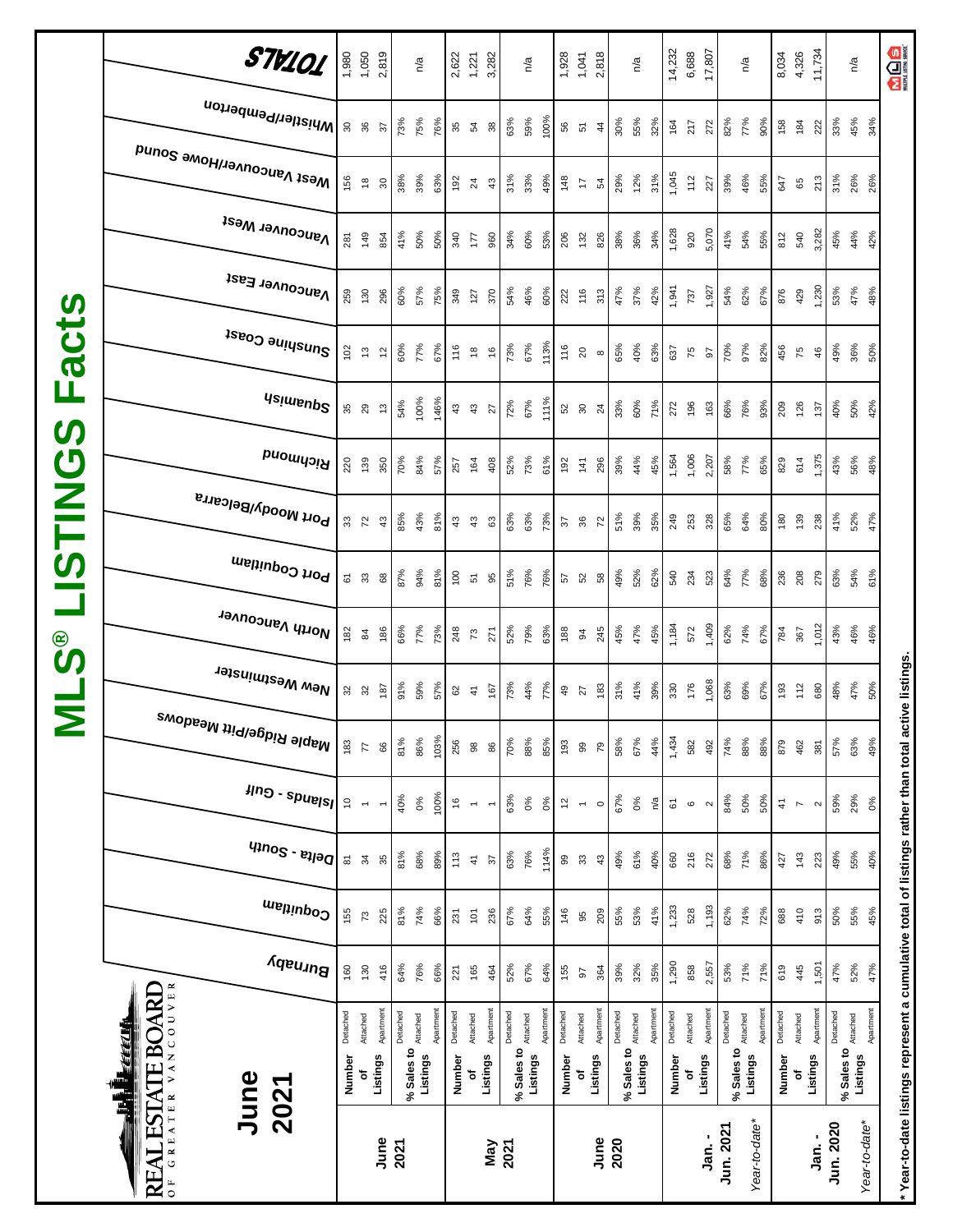

# **Listing & Sales Activity Summary**



|                                      |                     |                       | Listings   |                          |                      |            |                       | <b>Sales</b>             |                 |                  |                           |
|--------------------------------------|---------------------|-----------------------|------------|--------------------------|----------------------|------------|-----------------------|--------------------------|-----------------|------------------|---------------------------|
|                                      | $\mathbf{1}$<br>Jun | $\overline{2}$<br>May | 3<br>Jun   | Col. 2 & 3<br>Percentage | 5<br>Jun             | 6<br>May   | $\overline{7}$<br>Jun | Col. 6 & 7<br>Percentage | 9<br>Apr 2020 - | 10<br>Apr 2021 - | Col. 9 & 10<br>Percentage |
|                                      | 2020                | 2021                  | 2021       | Variance                 | 2020                 | 2021       | 2021                  | Variance                 | Jun 2020        | Jun 2021         | Variance                  |
| <b>BURNABY</b>                       |                     |                       |            | %                        |                      |            |                       | %                        |                 |                  | %                         |
| <b>DETACHED</b>                      | 155                 | 221                   | 160        | $-27.6$                  | 61                   | 115        | 102                   | $-11.3$                  | 124             | 377              | 204.0                     |
| <b>ATTACHED</b>                      | 97                  | 165                   | 130        | $-21.2$                  | 31                   | 110        | 99                    | $-10.0$                  | 90              | 333              | 270.0                     |
| APARTMENTS                           | 364                 | 464                   | 416        | $-10.3$                  | 128                  | 296        | 273                   | $-7.8$                   | 273             | 940              | 244.3                     |
| <b>COQUITLAM</b>                     |                     |                       |            |                          |                      |            |                       |                          |                 |                  |                           |
| <b>DETACHED</b>                      | 146                 | 231                   | 155        | $-32.9$                  | 81                   | 155        | 126                   | $-18.7$                  | 163             | 407              | 149.7                     |
| <b>ATTACHED</b><br><b>APARTMENTS</b> | 95<br>209           | 101<br>236            | 73<br>225  | $-27.7$<br>$-4.7$        | 50<br>85             | 65<br>130  | 54<br>148             | $-16.9$<br>13.8          | 102<br>176      | 193<br>433       | 89.2<br>146.0             |
|                                      |                     |                       |            |                          |                      |            |                       |                          |                 |                  |                           |
| <b>DELTA</b><br><b>DETACHED</b>      |                     |                       |            |                          |                      |            |                       |                          |                 |                  |                           |
| <b>ATTACHED</b>                      | 99<br>33            | 113<br>41             | 81<br>34   | $-28.3$<br>$-17.1$       | 49<br>20             | 71<br>31   | 66<br>23              | $-7.0$<br>$-25.8$        | 109<br>38       | 210<br>87        | 92.7<br>128.9             |
| APARTMENTS                           | 43                  | 37                    | 35         | $-5.4$                   | 17                   | 42         | 31                    | $-26.2$                  | 35              | 119              | 240.0                     |
| <b>MAPLE RIDGE/PITT MEADOWS</b>      |                     |                       |            |                          |                      |            |                       |                          |                 |                  |                           |
| <b>DETACHED</b>                      | 193                 | 256                   | 183        | $-28.5$                  | 111                  | 178        | 148                   | $-16.9$                  | 229             | 530              | 131.4                     |
| <b>ATTACHED</b>                      | 99                  | 98                    | 77         | $-21.4$                  | 66                   | 86         | 66                    | $-23.3$                  | 130             | 256              | 96.9                      |
| APARTMENTS                           | 79                  | 86                    | 66         | $-23.3$                  | 35                   | 73         | 68                    | $-6.8$                   | 86              | 211              | 145.3                     |
| <b>NORTH VANCOUVER</b>               |                     |                       |            |                          |                      |            |                       |                          |                 |                  |                           |
| <b>DETACHED</b>                      | 188                 | 248                   | 182        | $-26.6$                  | 84                   | 128        | 120                   | $-6.3$                   | 173             | 431              | 149.1                     |
| <b>ATTACHED</b><br><b>APARTMENTS</b> | 94<br>245           | 73<br>271             | 84<br>186  | 15.1<br>$-31.4$          | 44<br>110            | 58<br>171  | 65<br>135             | 12.1<br>$-21.1$          | 86<br>210       | 209<br>513       | 143.0<br>144.3            |
|                                      |                     |                       |            |                          |                      |            |                       |                          |                 |                  |                           |
| <b>NEW WESTMINSTER</b>               |                     |                       |            |                          |                      |            |                       |                          |                 |                  |                           |
| <b>DETACHED</b><br><b>ATTACHED</b>   | 49<br>27            | 62<br>41              | 32<br>32   | $-48.4$<br>$-22.0$       | 15<br>11             | 45<br>18   | 29<br>19              | $-35.6$<br>5.6           | 45<br>26        | 112<br>61        | 148.9<br>134.6            |
| <b>APARTMENTS</b>                    | 183                 | 167                   | 187        | 12.0                     | 71                   | 129        | 106                   | $-17.8$                  | 158             | 370              | 134.2                     |
| PORT MOODY/BELCARRA                  |                     |                       |            |                          |                      |            |                       |                          |                 |                  |                           |
| <b>DETACHED</b>                      | 37                  | 43                    | 33         | $-23.3$                  | 19                   | 27         | 28                    | 3.7                      | 40              | 85               | 112.5                     |
| <b>ATTACHED</b>                      | 36                  | 43                    | 72         | 67.4                     | 14                   | 27         | 31                    | 14.8                     | 36              | 96               | 166.7                     |
| <b>APARTMENTS</b>                    | 72                  | 63                    | 43         | $-31.7$                  | 25                   | 46         | 35                    | $-23.9$                  | 55              | 138              | 150.9                     |
| <b>PORT COQUITLAM</b>                |                     |                       |            |                          |                      |            |                       |                          |                 |                  |                           |
| <b>DETACHED</b>                      | 57                  | 100                   | 61         | $-39.0$                  | 28                   | 51         | 53                    | 3.9                      | 74              | 178              | 140.5                     |
| <b>ATTACHED</b><br>APARTMENTS        | 52<br>58            | 51<br>95              | 33<br>68   | $-35.3$<br>$-28.4$       | 27<br>36             | 39<br>72   | 31<br>55              | $-20.5$<br>$-23.6$       | 49<br>70        | 92<br>196        | 87.8<br>180.0             |
|                                      |                     |                       |            |                          |                      |            |                       |                          |                 |                  |                           |
| <b>RICHMOND</b>                      |                     |                       |            |                          |                      |            |                       |                          |                 |                  |                           |
| <b>DETACHED</b><br><b>ATTACHED</b>   | 192<br>141          | 257<br>164            | 220<br>139 | $-14.4$<br>$-15.2$       | 75<br>62             | 134<br>120 | 154<br>117            | 14.9<br>$-2.5$           | 152<br>147      | 466<br>415       | 206.6<br>182.3            |
| APARTMENTS                           | 296                 | 408                   | 350        | $-14.2$                  | 134                  | 248        | 201                   | $-19.0$                  | 261             | 754              | 188.9                     |
| <b>SUNSHINE COAST</b>                |                     |                       |            |                          |                      |            |                       |                          |                 |                  |                           |
| <b>DETACHED</b>                      | 116                 | 116                   | 102        | $-12.1$                  | 75                   | 85         | 61                    | $-28.2$                  | 129             | 226              | 75.2                      |
| <b>ATTACHED</b>                      | 20                  | 18                    | 13         | $-27.8$                  | 8                    | 12         | 10                    | $-16.7$                  | 10              | 32               | 220.0                     |
| APARTMENTS                           | 8                   | 16                    | 12         | $-25.0$                  | 5                    | 18         | 8                     | -55.6                    | 9               | 46               | 411.1                     |
| <b>SQUAMISH</b>                      |                     |                       |            |                          |                      |            |                       |                          |                 |                  |                           |
| <b>DETACHED</b>                      | 52                  | 43                    | 35         | $-18.6$                  | 17                   | 31         | 19                    | $-38.7$                  | 39              | 82               | 110.3                     |
| <b>ATTACHED</b><br>APARTMENTS        | 30<br>24            | 43<br>27              | 29<br>13   | $-32.6$<br>$-51.9$       | 18<br>17             | 29<br>30   | 29<br>19              | 0.0<br>$-36.7$           | 31<br>24        | 87<br>84         | 180.6<br>250.0            |
|                                      |                     |                       |            |                          |                      |            |                       |                          |                 |                  |                           |
| <b>VANCOUVER EAST</b>                |                     |                       |            |                          |                      |            |                       |                          |                 |                  |                           |
| <b>DETACHED</b><br><b>ATTACHED</b>   | 222<br>116          | 349<br>127            | 259<br>130 | $-25.8$<br>2.4           | 105<br>43            | 190<br>59  | 155<br>74             | $-18.4$<br>25.4          | 218<br>85       | 566<br>225       | 159.6<br>164.7            |
| <b>APARTMENTS</b>                    | 313                 | 370                   | 296        | $-20.0$                  | 130                  | 222        | 221                   | $-0.5$                   | 260             | 684              | 163.1                     |
| <b>VANCOUVER WEST</b>                |                     |                       |            |                          |                      |            |                       |                          |                 |                  |                           |
| <b>DETACHED</b>                      | 206                 | 340                   | 281        | $-17.4$                  | 78                   | 117        | 115                   | $-1.7$                   | 166             | 371              | 123.5                     |
| <b>ATTACHED</b>                      | 132                 | 177                   | 149        | $-15.8$                  | 48                   | 106        | 74                    | $-30.2$                  | 113             | 291              | 157.5                     |
| APARTMENTS                           | 826                 | 960                   | 854        | $-11.0$                  | 281                  | 513        | 426                   | $-17.0$                  | 587             | 1451             | 147.2                     |
| <b>WHISTLER/PEMBERTON</b>            |                     |                       |            |                          |                      |            |                       |                          |                 |                  |                           |
| <b>DETACHED</b>                      | 56                  | 35                    | 30         | $-14.3$                  | 17                   | 22         | 22                    | 0.0                      | 23              | 71               | 208.7                     |
| <b>ATTACHED</b><br><b>APARTMENTS</b> | 51<br>44            | 54<br>38              | 36<br>37   | $-33.3$<br>$-2.6$        | 28<br>14             | 32<br>38   | 27<br>28              | $-15.6$<br>$-26.3$       | 39<br>23        | 92<br>104        | 135.9<br>352.2            |
|                                      |                     |                       |            |                          |                      |            |                       |                          |                 |                  |                           |
| <b>WEST VANCOUVER/HOWE SOUND</b>     |                     |                       |            |                          |                      |            |                       |                          |                 |                  |                           |
| <b>DETACHED</b><br><b>ATTACHED</b>   | 148<br>17           | 192<br>24             | 156<br>18  | $-18.8$<br>$-25.0$       | 43<br>$\overline{2}$ | 60<br>8    | 60<br>$\overline{7}$  | 0.0<br>$-12.5$           | 92<br>6         | 200<br>20        | 117.4<br>233.3            |
| APARTMENTS                           | 54                  | 43                    | 30         | $-30.2$                  | 17                   | 21         | 19                    | $-9.5$                   | 34              | 68               | 100.0                     |
| <b>GRAND TOTALS</b>                  |                     |                       |            |                          |                      |            |                       |                          |                 |                  |                           |
| <b>DETACHED</b>                      | 1916                | 2606                  | 1970       | $-24.4$                  | 858                  | 1409       | 1258                  | -10.7                    | 1776            | 4312             | 142.8                     |
| <b>ATTACHED</b>                      | 1040                | 1220                  | 1049       | $-14.0$                  | 472                  | 800        | 726                   | $-9.3$                   | 988             | 2489             | 151.9                     |
| <b>APARTMENTS</b>                    | 2818                | 3281                  | 2818       | $-14.1$                  | 1105                 | 2049       | 1773                  | $-13.5$                  | 2261            | 6111             | 170.3                     |